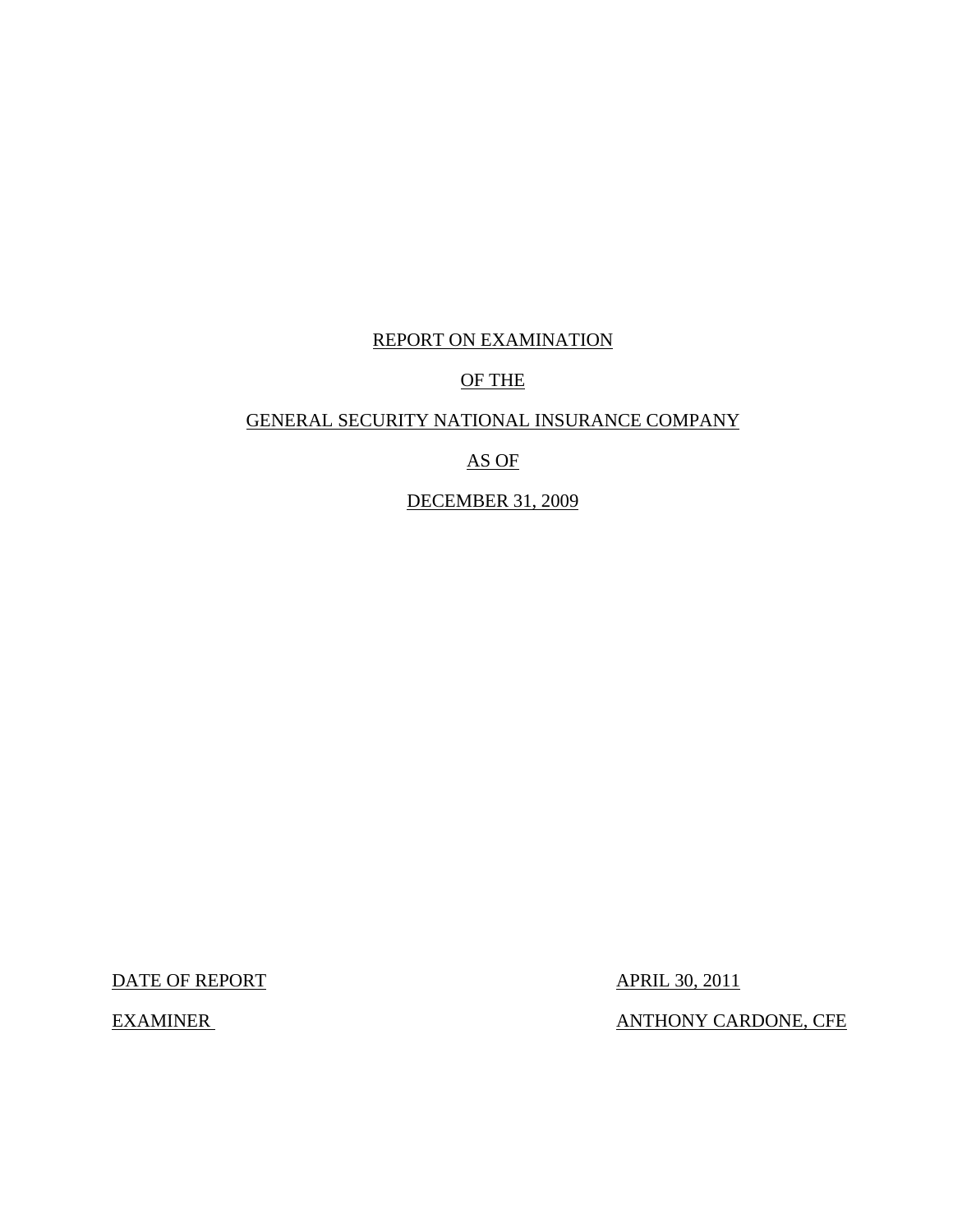# TABLE OF CONTENTS

| ITEM NO. |                                             | PAGE NO.       |
|----------|---------------------------------------------|----------------|
| 1.       | Scope of examination                        | $\overline{2}$ |
| 2.       | <b>Description of Company</b>               | 3              |
|          | A. Management                               | 4              |
|          | B. Territory and plan of operation          | 6              |
|          | C. Reinsurance                              | 7              |
|          | D. Holding company system                   | 10             |
|          | E. Significant operating ratios             | 12             |
|          | F. Subsequent events                        | 12             |
| 3.       | <b>Financial statements</b>                 | 13             |
|          | A. Balance sheet                            | 13             |
|          | B. Underwriting and investment exhibit      | 15             |
| 4.       | Losses and loss adjustment expenses         | 16             |
| 5.       | Compliance with prior report on examination | 17             |
| 6.       | Summary of recommendations                  | 18             |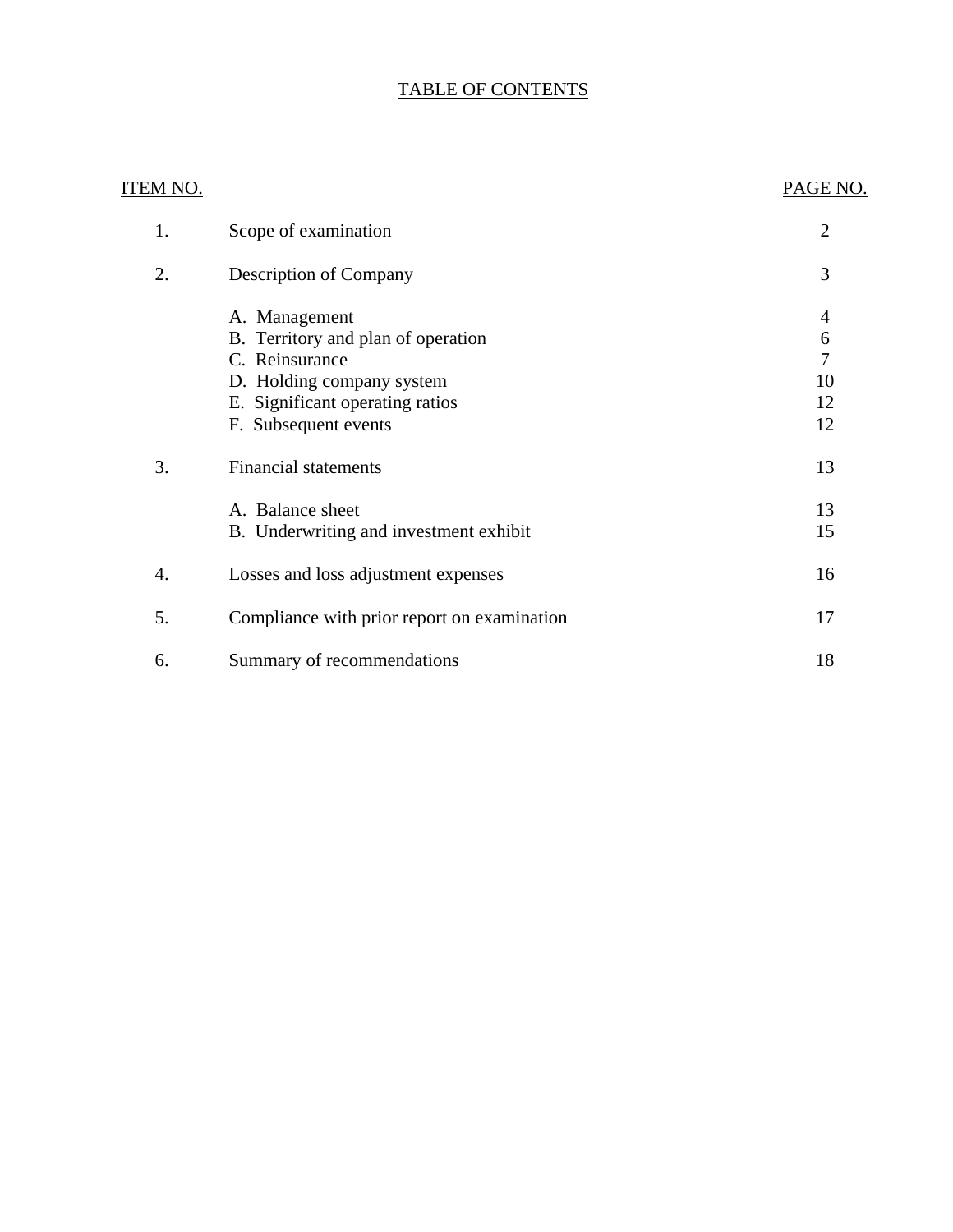

STATE OF NEW YORK INSURANCE DEPARTMENT 25 BEAVER STREET NEW YORK, NEW YORK 10004

April 30, 2011

Honorable James J. Wrynn Superintendent of Insurance Albany, New York 12257

Sir:

Pursuant to the requirements of the New York Insurance Law, and in compliance with the instructions contained in Appointment Number 30612 dated October 14, 2010 attached hereto, I have made an examination into the condition and affairs of the General Security National Insurance Company as of December 31, 2009, and submit the following report thereon.

Wherever the designations "the Company" or "GSNIC" appear herein without qualification, they should be understood to indicate General Security National Insurance Company.

Wherever the term "Department" appears herein without qualification, it should be understood to mean the New York Insurance Department.

The examination was conducted at the Company's home office located at 199 Water Street, New York, New York.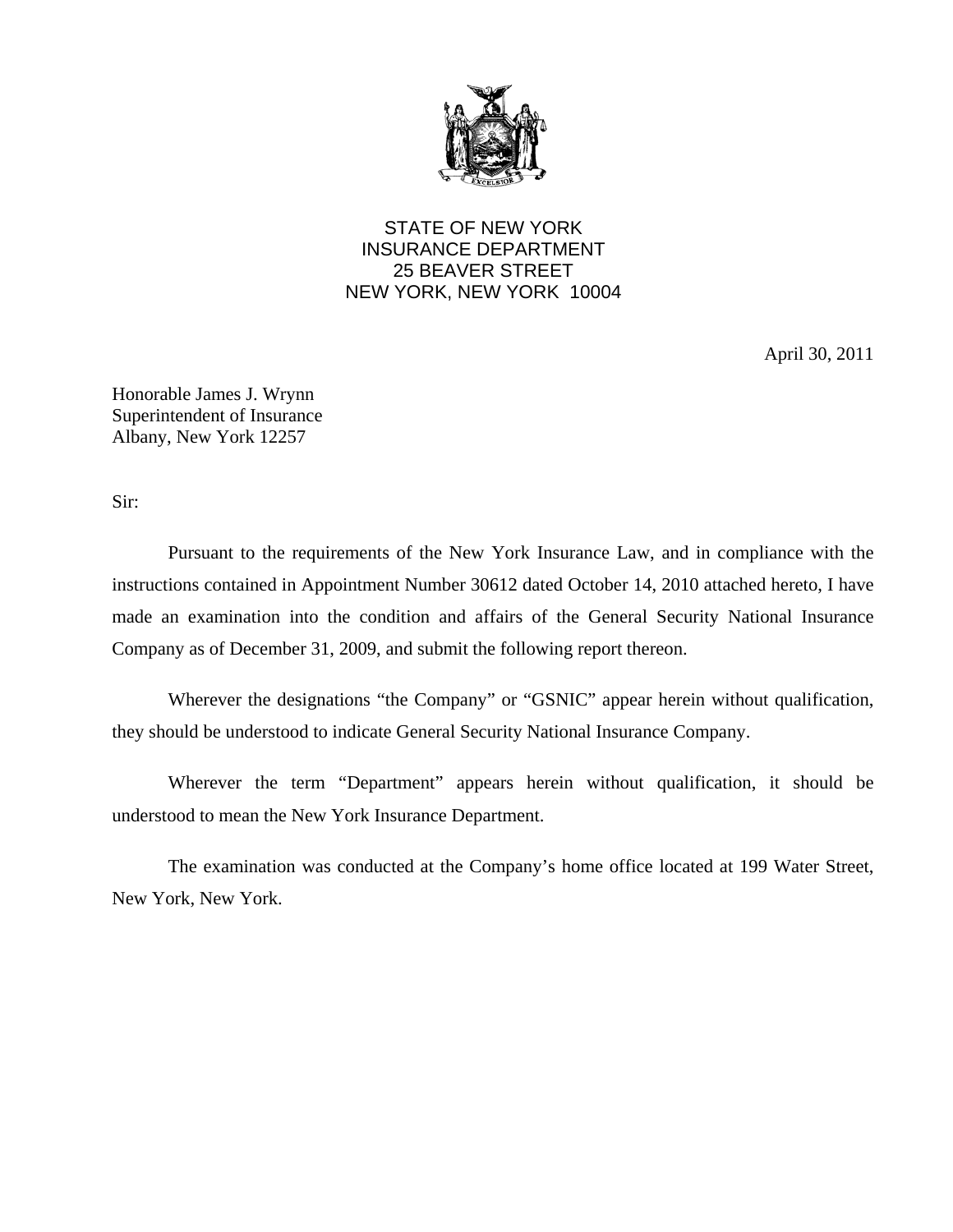#### 1. **SCOPE OF EXAMINATION**

<span id="page-3-0"></span>The Department has performed a multi-state examination of General Security National Insurance Company*.* The previous examination was conducted as of December 31, 2006. This examination covered the three-year period from January 1, 2007 through December 31, 2009. Transactions occurring subsequent to this period were reviewed where deemed appropriate by the examiner.

This examination was conducted in accordance with the National Association of Insurance Commissioners ("NAIC") Financial Condition Examiners Handbook ("Handbook"), which requires that we plan and perform the examination to evaluate the financial condition and identify prospective risks of the Company by obtaining information about the Company including corporate governance, identifying and assessing inherent risks within the Company and evaluating system controls and procedures used to mitigate those risks. This examination also includes assessing the principles used and significant estimates made by management, as well as evaluating the overall financial statement presentation, management's compliance with Statutory Accounting Principles and annual statement instructions when applicable to domestic state regulations.

All financially significant accounts and activities of the Company were considered in accordance with the risk-focused examination process. This examination also included a review and evaluation of the Company's own control environment assessment. The examiners also relied upon audit work performed by the Company's independent public accountants when appropriate.

This examination report includes a summary of significant findings for the following items as called for in the Financial Condition Examiners Handbook of the NAIC:

> Significant subsequent events Company history Corporate records Management and control Fidelity bonds and other insurance Pensions, stock ownership and insurance plans Territory and plan of operation Growth of Company Loss experience Reinsurance Accounts and records Statutory deposits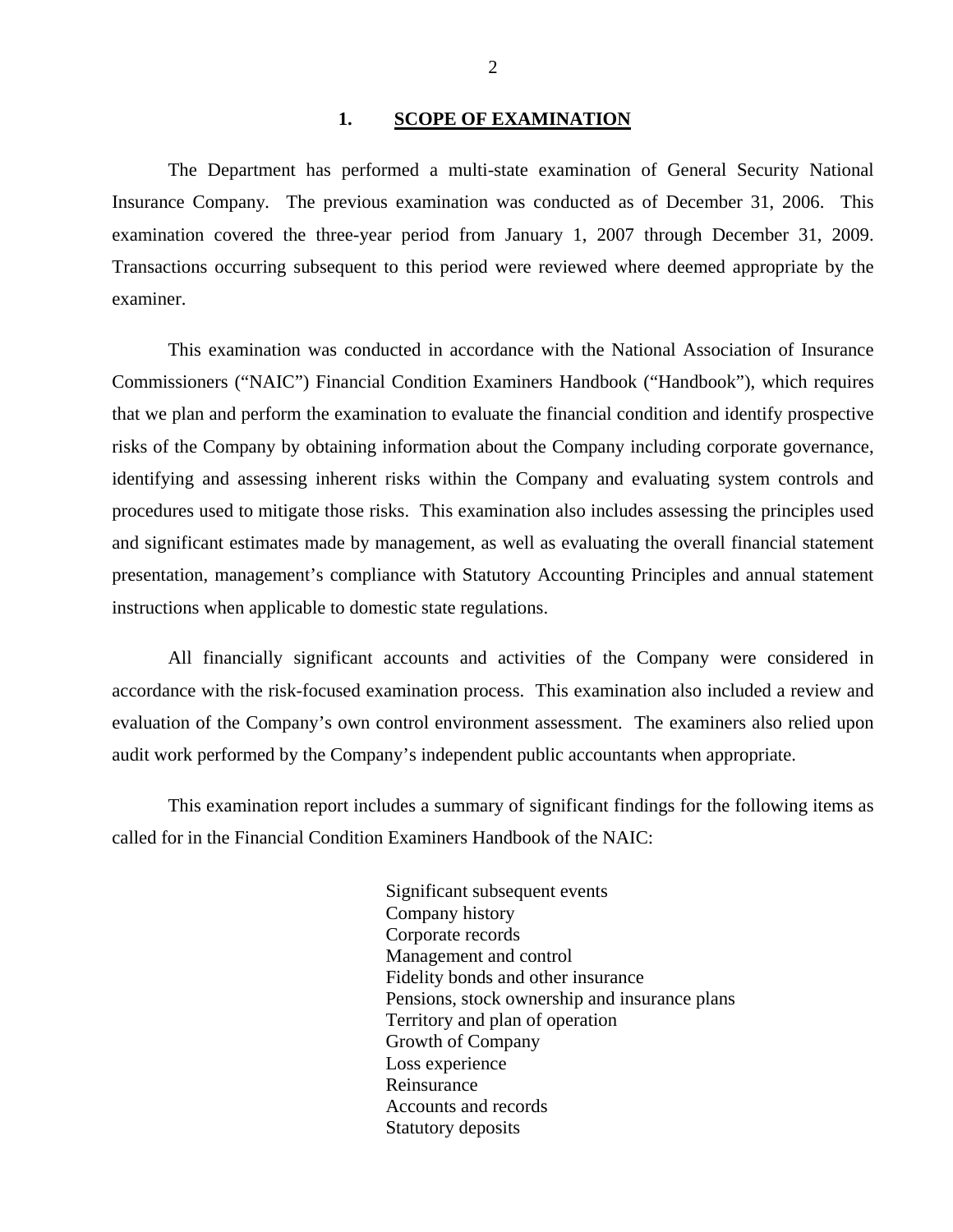#### Financial statements Summary of recommendations

<span id="page-4-0"></span>A review was also made to ascertain what action was taken by the Company with regard to comments and recommendations contained in the prior report on examination.

This report on examination is confined to financial statements and comments on those matters that involve departures from laws, regulations or rules, or that are deemed to require explanation or description.

### **2. DESCRIPTION OF COMPANY**

The Company was incorporated as the Copenhagen Reinsurance Company of America under the laws of the State of New York on May 15, 1980. The Company commenced underwriting on October 1, 1980, by assuming a book of the United States ("U.S.") domiciled business of its parent, Copenhagen Reinsurance Company, Ltd. of Denmark.

On July 28, 1989, the Company's name was changed to Sorema North America Reinsurance Company when it was acquired by Sorema N.A Holding Corporation, a member of Groupama of France ("Groupama").

On July 31, 2001, SCOR Paris acquired 100% of the stock of Sorema N.A. Holding Corporation. SCOR Paris immediately contributed 100% of the stock of the Company to SCOR Reinsurance Company ("SCOR Re"). Effective January 1, 2002, the name of the Company was changed to General Security National Insurance Company ("GSNIC").

On December 31, 2006, SCOR Reinsurance Company sold 100% of the outstanding stock of the Company to SCOR Paris under its capital restructure plan and the Company became a direct subsidiary of SCOR Paris.

The Company merged with Commercial Risk Re-Insurance Company ("CRRIC"), an affiliate whose issued and outstanding common shares were canceled without consideration and ceased to exist on December 31, 2009.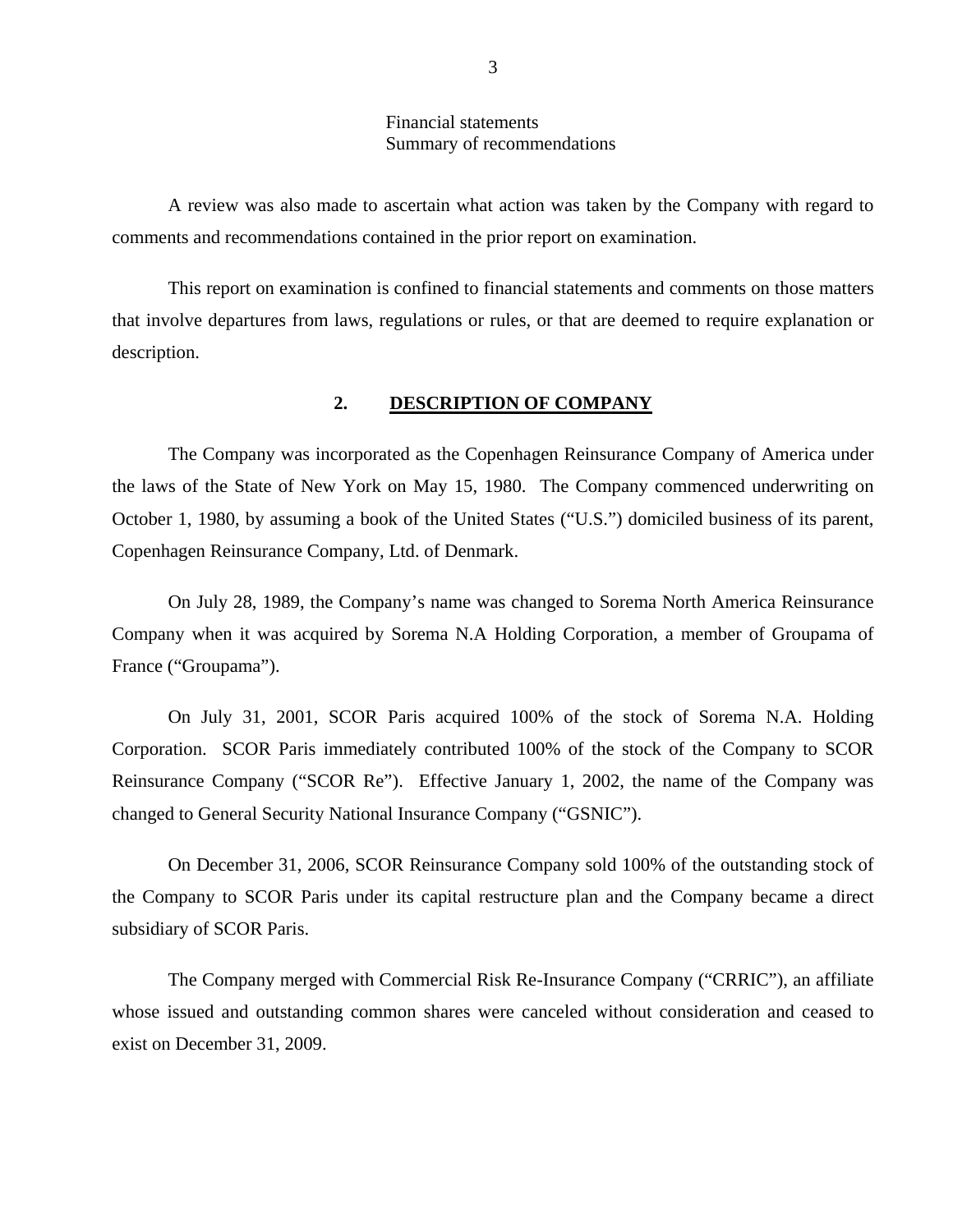At December 31, 2009, the capital paid in was \$5,000,000 consisting of 100 shares of common stock at \$50,000 par value per share. Gross paid in and contributed surplus was \$297,207,000 and increased by \$66,756,161 during the examination period, as follows:

| Year | Description                                     |               |
|------|-------------------------------------------------|---------------|
| 2006 | Beginning gross paid in and contributed surplus | \$230,450,839 |
| 2007 | Surplus contribution                            | 1,592,470     |
| 2008 | Surplus withdrawal                              | (2,336,309)   |
| 2008 | Contribution of capital (merger)                | 67,500,000    |
|      | Ending gross paid in and contributed surplus    | \$297,207,000 |

The 2008 contribution of capital of \$67.5 million was a result of the merger of CRRIC into the Company. This transaction was approved by the Department. The amounts reflected as a surplus contribution in 2007 and as a surplus withdrawal in 2008 were the result of corrections in unassigned funds.

#### A. Management

Pursuant to the Company's charter and by-laws, management of the Company is vested in a board of directors consisting of not less than seven nor more than thirteen members. The board meets four times during each calendar year. At December 31, 2009, the board of directors was comprised of the following twelve members:

| Name and Residence                                | <b>Principal Business Affiliation</b>                                                             |
|---------------------------------------------------|---------------------------------------------------------------------------------------------------|
| John Tennant Andrews, Jr.<br>Califon, NJ          | Retired                                                                                           |
| Allan Melville Chaplin<br>New York, NY            | Partner,<br>Compass Advisors, LLC                                                                 |
| Jean-Paul Conoscente<br>Scarsdale, NY             | Senior Vice President, Chief Underwriting<br>Officer – Treaty,<br><b>SCOR Reinsurance Company</b> |
| <b>Steven Zane Desner</b><br>Rockville Center, NY | Senior Vice President Human Resources &<br>Administration,<br><b>SCOR Reinsurance Company</b>     |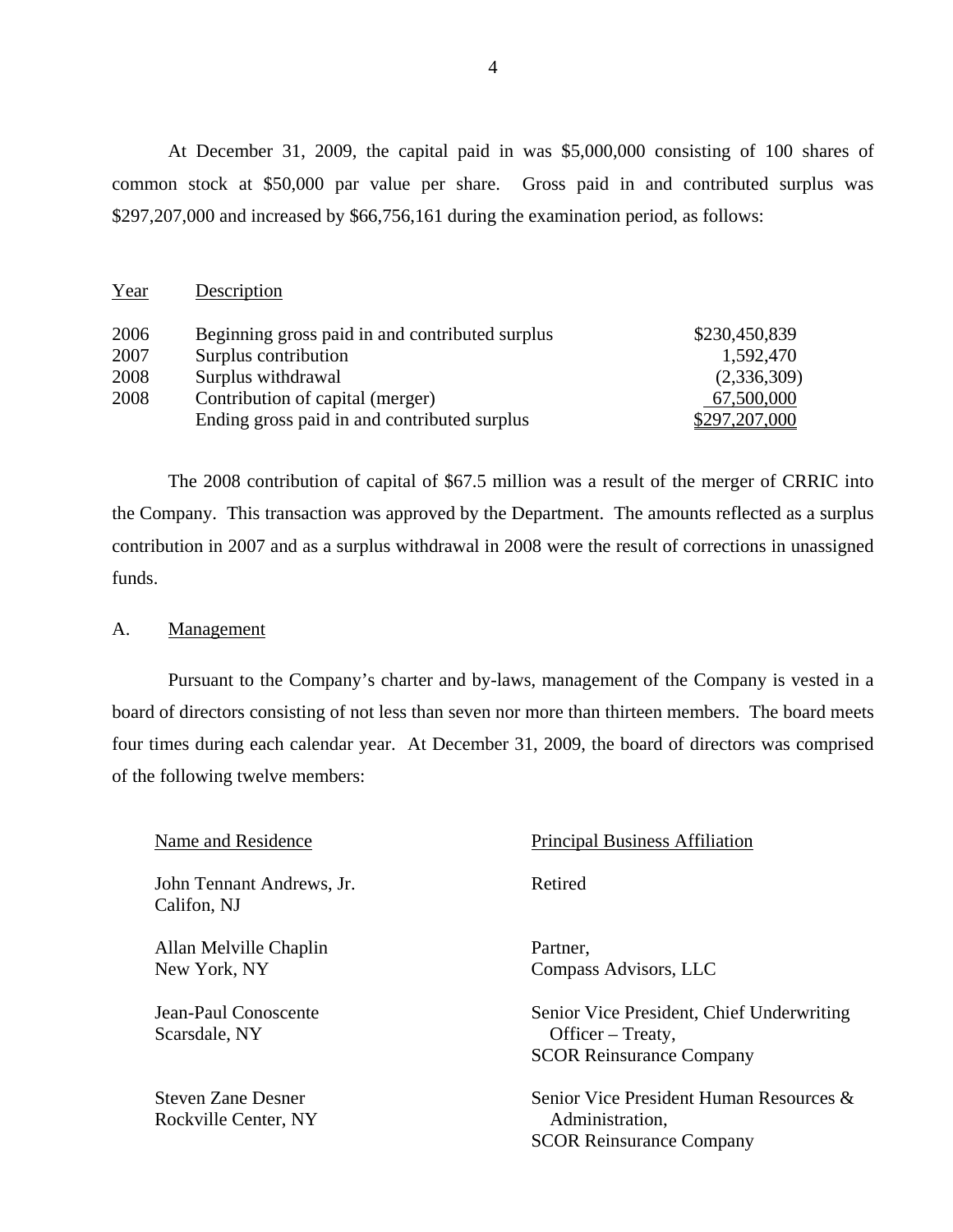| <b>Name and Residence</b>        | <b>Principal Business Affiliation</b>                                                                       |
|----------------------------------|-------------------------------------------------------------------------------------------------------------|
| Henry Klecan, Jr<br>New York, NY | Chairman                                                                                                    |
| Mark Kociancic<br>Mendham, NJ    | <b>Executive Vice President, Chief Financial</b><br>Officer & Treasurer,<br><b>SCOR Reinsurance Company</b> |
| Sarah Krotov<br>Brooklyn, NY     | Senior Vice Precident, Chief Risk Officer,<br>Chief Actuary,<br><b>Scor Reinsurance Company</b>             |
| Victor Yves Peignet              | Chief Executive Officer,                                                                                    |
| Saint-Cloud, France              | <b>SCOR Global P&amp;C</b>                                                                                  |
| <b>Peter Rizacos</b>             | Senior Vice President -SBS,                                                                                 |
| New Rochelle, NY                 | <b>SCOR Reinsurance Company</b>                                                                             |
| Lee H. Routledge                 | Senior Vice President, Claims,                                                                              |
| Hoboken, NJ                      | <b>SCOR Reinsurance Company</b>                                                                             |
| <b>Patrick Thourot</b>           | Retired,                                                                                                    |
| Paris La Defense, Cedex, France  | <b>SCOR SE</b>                                                                                              |
| <b>Edward Nathan Wolff</b>       | Professor of Economics,                                                                                     |
| New York, NY                     | New York University                                                                                         |

A review of the minutes of the board of directors' meetings held during the examination period indicated that the meetings were generally well attended and each board member has an acceptable record of attendance.

As of December 31, 2009, the principal officers of the Company were as follows:

| Name                       | Title                                                                         |
|----------------------------|-------------------------------------------------------------------------------|
| Henry Klecan, Jr.          | Chairman, President & Chief Executive Officer                                 |
| <b>Maxine Hilary Verne</b> | Senior Vice President, General Counsel and                                    |
|                            | <b>Corporate Secretary</b>                                                    |
| Mark Kociancic             | Senior Vice President, Chief Financial Officer<br>and Treasurer               |
| Sarah Krutov               | Senior Vice President, Chief Risk Officer,<br><b>Chief Actuary</b>            |
| Lee H. Routledge           | Senior Vice President, Claims, Litigation and<br><b>Discontinued Business</b> |
| Jean-Paul Conoscente       | Senior Vice President, Chief Underwriting<br>Officer, Treaty                  |

5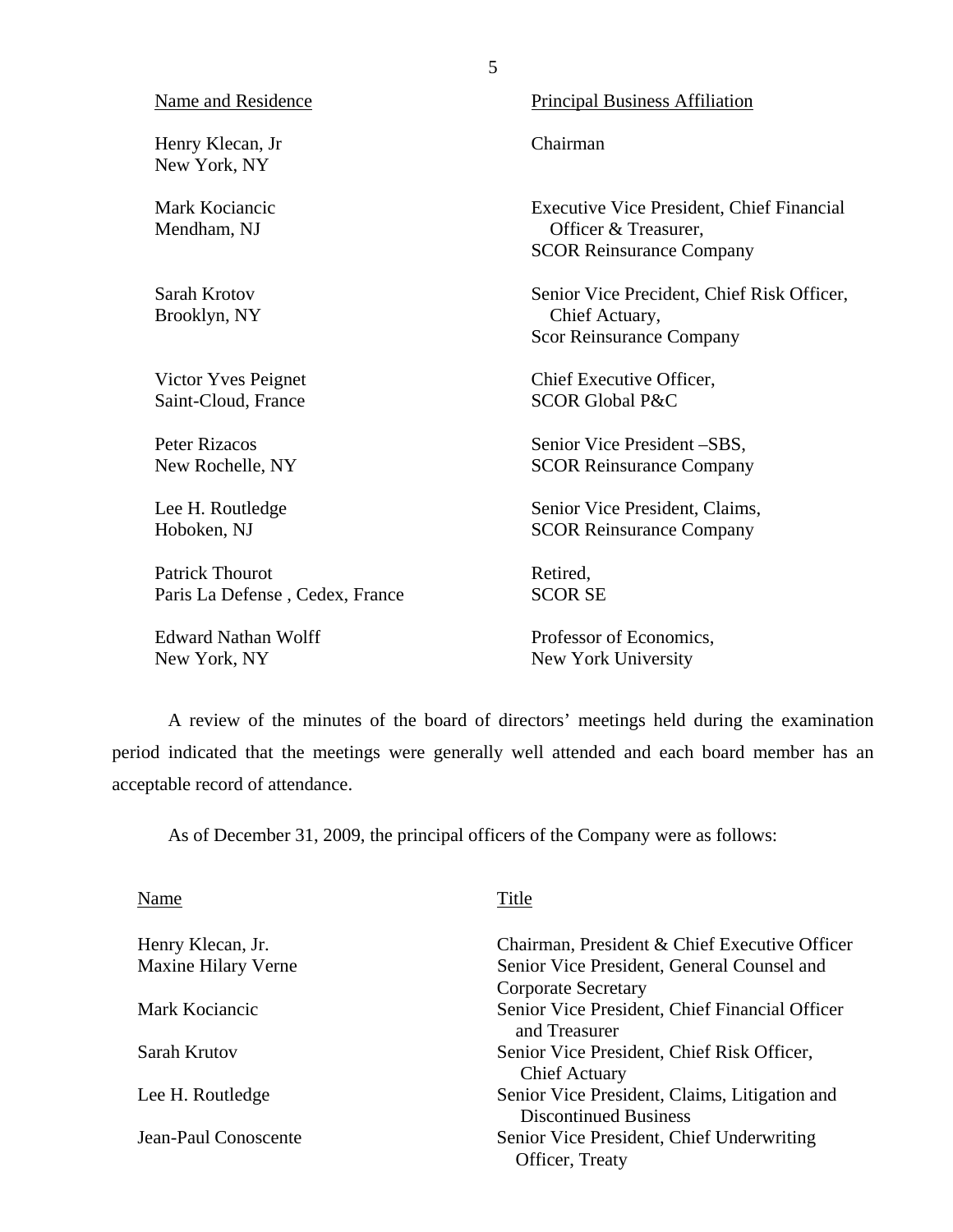| Name                        | Title                                                      |
|-----------------------------|------------------------------------------------------------|
| Peter Rizacos               | Senior Vice President, National Accounts                   |
| Andrew Flasko               | Senior Vice President, Chief Information Officer           |
| <b>Steven Desner</b>        | Senior Vice President, Human Resources &<br>Administration |
| James Duncan Alleyne Grieve | Senior Vice President, Branch Manager                      |

# B. Territory and Plan of Operation

As of December 31, 2009, the Company was licensed to write business in the District of Columbia and all states except New Hampshire, Ohio and Vermont. The Company is also an accredited reinsurer in New Hampshire and Vermont and is licensed for reinsurance only in Puerto Rico.

As of the examination date, the Company was authorized to transact the kinds of insurance as defined in the following numbered paragraphs of Section 1113(a) of the New York Insurance Law:

| P <u>aragraph</u> | Line of Business                               |
|-------------------|------------------------------------------------|
| 3                 | Accident & health                              |
| 4                 | Fire                                           |
| 5                 | Miscellaneous property                         |
| 6                 | Water damage                                   |
| 7                 | Burglary and theft                             |
| 8                 | Glass                                          |
| 9                 | Boiler and machinery                           |
| 10                | Elevator                                       |
| 11                | Animal                                         |
| 12                | Collision                                      |
| 13                | Personal injury liability                      |
| 14                | Property damage liability                      |
| 15                | Workers' compensation and employers' liability |
| 16                | Fidelity and surety                            |
| 17                | Credit                                         |
| 19                | Motor vehicle and aircraft physical damage     |
| 20                | Marine and inland marine                       |
| 21                | Marine protection and indemnity                |

6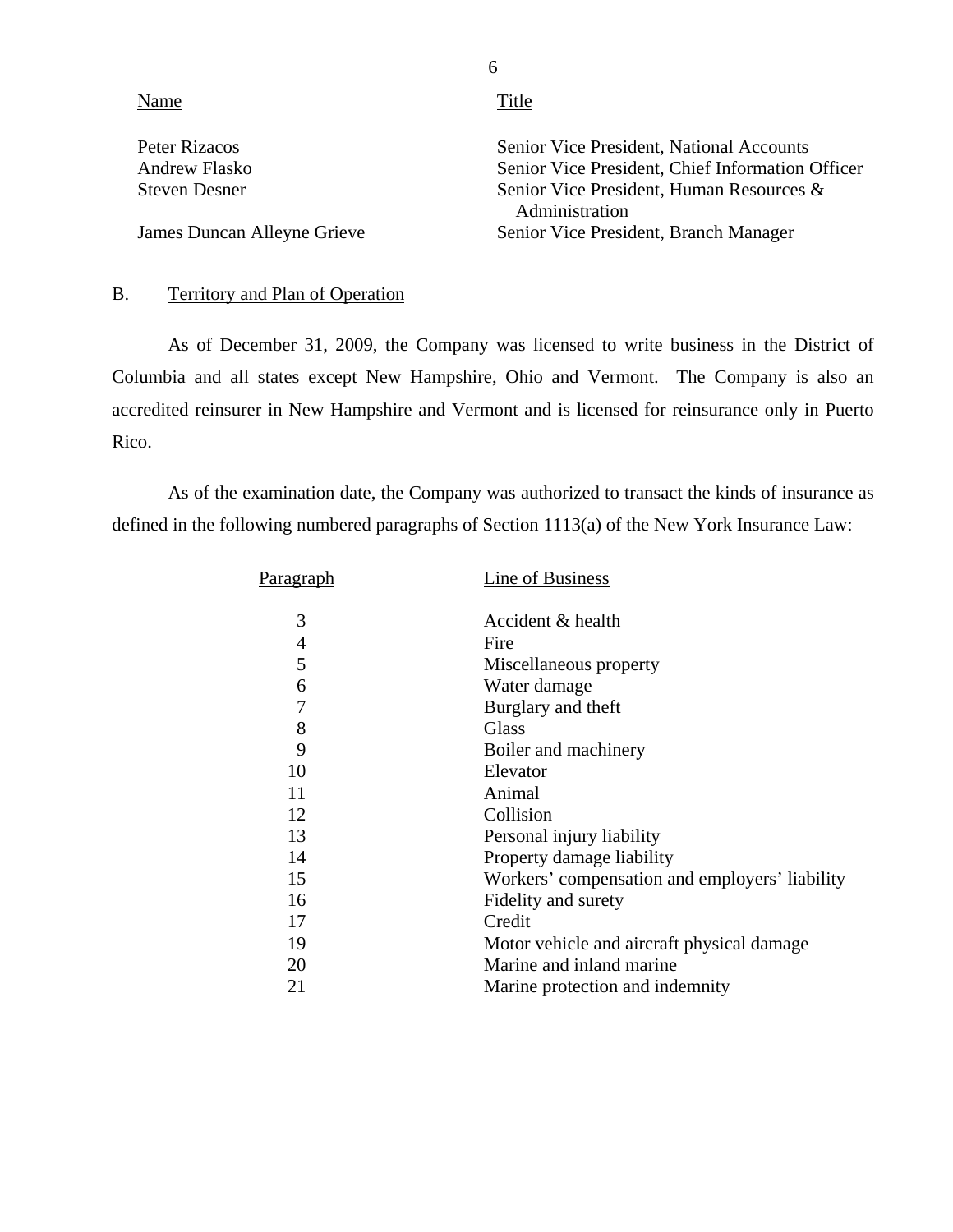<span id="page-8-0"></span>As of the examination date, the Company is also licensed to write special risk insurance (free trade zone license) pursuant to Article 63 of the New York Insurance Law. Additionally, the Company may also write such workers' compensation insurance as may be incidental to coverage contemplated under paragraphs 20 and 21 of Section 1113(a) of the New York Insurance Law including insurance described in the Longshoremen's and Harbor Workers' Compensation Act and is authorized by Section 4102(c) to insure property or risks of every kind or description outside of the United States and reinsurance of every kind or description.

Based on the lines of business for which the Company is licensed and the Company's current capital structure, and pursuant to the requirements of Articles 13, 41 and 63 of the New York Insurance Law, the Company is required to maintain a minimum surplus to policyholders in the amount of \$35,000,000. As of December 31, 2009, the Company reported policyholder surplus of \$115,235,525.

As the Company has been in run-off since 2002, the Company only reported \$(52,692) in direct premiums for 2009, all associated with New York.

Beginning in 2002, the Company ceased writing any new or renewal business and the liabilities under the existing contracts are being run-off. Prior to 2002, the Company had historically underwritten property and casualty lines of insurance and reinsurance business (i.e., contracts covering property damage, such as dwellings, industrial and commercial goods, vehicles, ships, stored or transported merchandise or operating losses caused by fires or other events, including accidents or natural catastrophes as well as damages caused to third parties under civil liability coverage). Accordingly, remaining business includes contracts covering automobile liability, workers' compensation and general civil liability.

#### C**.** Reinsurance

#### Assumed

The Company's assumed reinsurance program has not been active since 2002. For 2009 all premium activity reflected in the annual statement is related to premium adjustments. Assumed reinsurance in total accounted for \$(107,572) of the Company's gross premium written at December 31, 2009. During the period covered by this examination, the Company's assumed reinsurance business has remained stable due to the run-off since the last examination.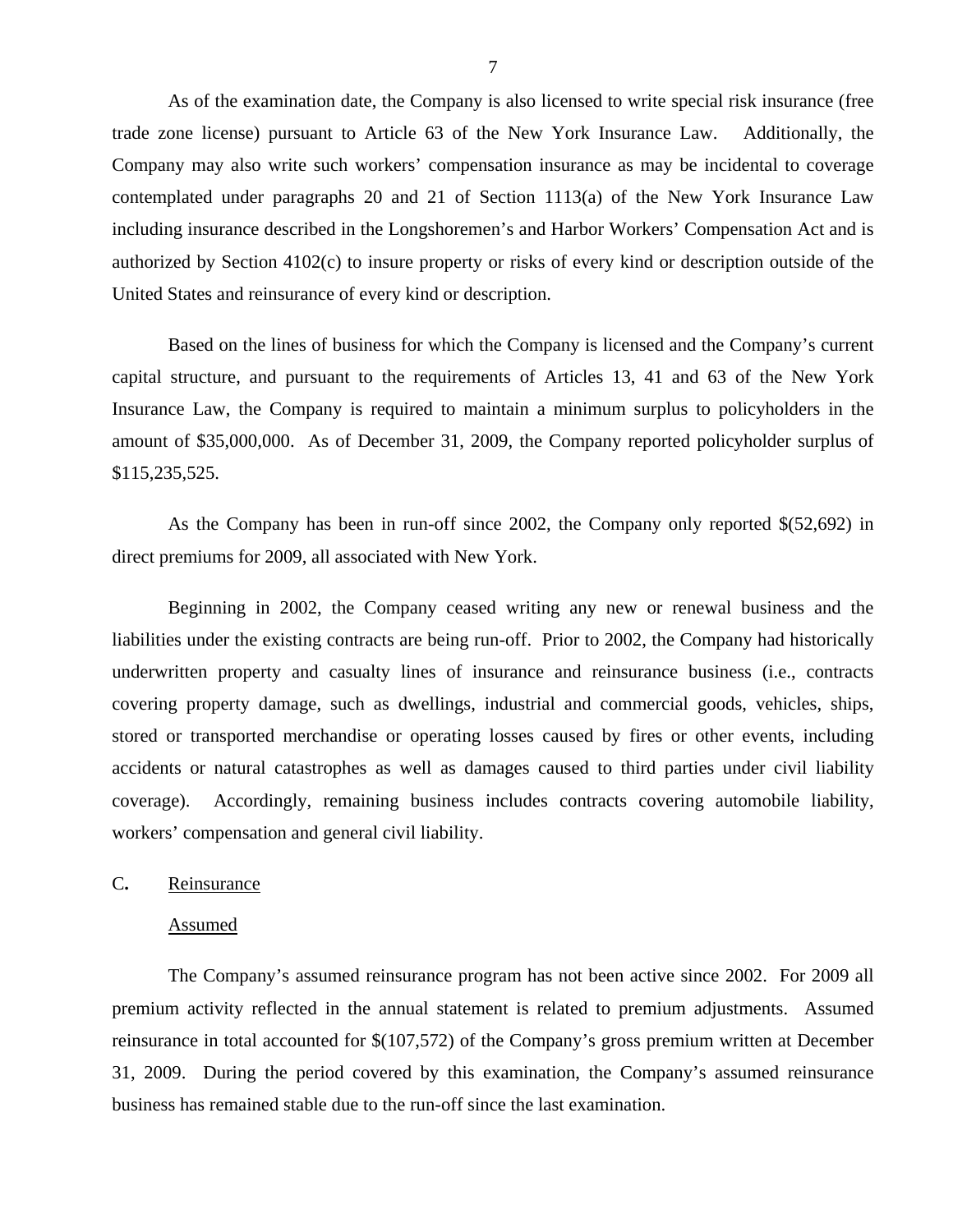#### Ceded

The Company has been in run-off since 2002. The ceded reinsurance program has remained essentially unchanged since the previous examination. A summary of the material portions of the ceded reinsurance program follows:

At December 31, 2009, the total reinsurance recoverable on loss payments and unpaid losses and loss adjustment expenses was \$53.8 million. Reinsurance recoverable in 2009 consisted of amounts ceded to several reinsurers, including \$12.7 million from SCOR Global P&C, and \$34.7 million from Rampart Insurance Company ("Rampart").

 Rampart's ultimate parent, has provided a guarantee for Rampart's obligations under this contract. The amount of funds in the cash and investment account is \$27.3 million at December 31, 2009. The Contemporaneous with the purchase of Sorema N.A. in 2001, three portfolios with loss reserves totaling \$61.5 million were transferred from the Company to Rampart. As the consideration for these contracts was equal to the reserves transferred, no gain or loss was incurred. The Company utilized prospective reinsurance accounting for the transfers. The consideration under these arrangements is being held in segregated cash and investment accounts, which accrue interest payable to Rampart at a rate equal to that earned on the Company's investment portfolio. Groupama, Company does not have a legal right to the funds in the account and accordingly the amounts are not included as assets in the accompanying balance sheet.

underwriting years 1988 and prior exceed \$15 million. This deductible has already been exceeded. The Company entered into an excess of loss agreement with Sorema Paris (now SCOR Global P&C) on January 1, 1998, which covers all business underwritten by the Company for all underwriting years 1988 and prior. Sorema Paris (SCOR Global P&C) is liable for the amount by which the Company's net ultimate incurred losses from January 1, 1989, to extinction for all The amounts recovered on this contract during 2009 and 2008 were \$2.1 million and \$1.2 million, respectively. Reserves ceded at December 2009 and December 2008 were \$9.4 million and \$6.9 million, respectively. This agreement is in force until all losses are paid out to extinction. The reserves on this contract are secured by a trust account.

In 2008, the Company exhausted a stop loss agreement with its parent, SCOR Re and recovered \$7.1 million. The Company reduced reserves by the same amount and did not incur any losses.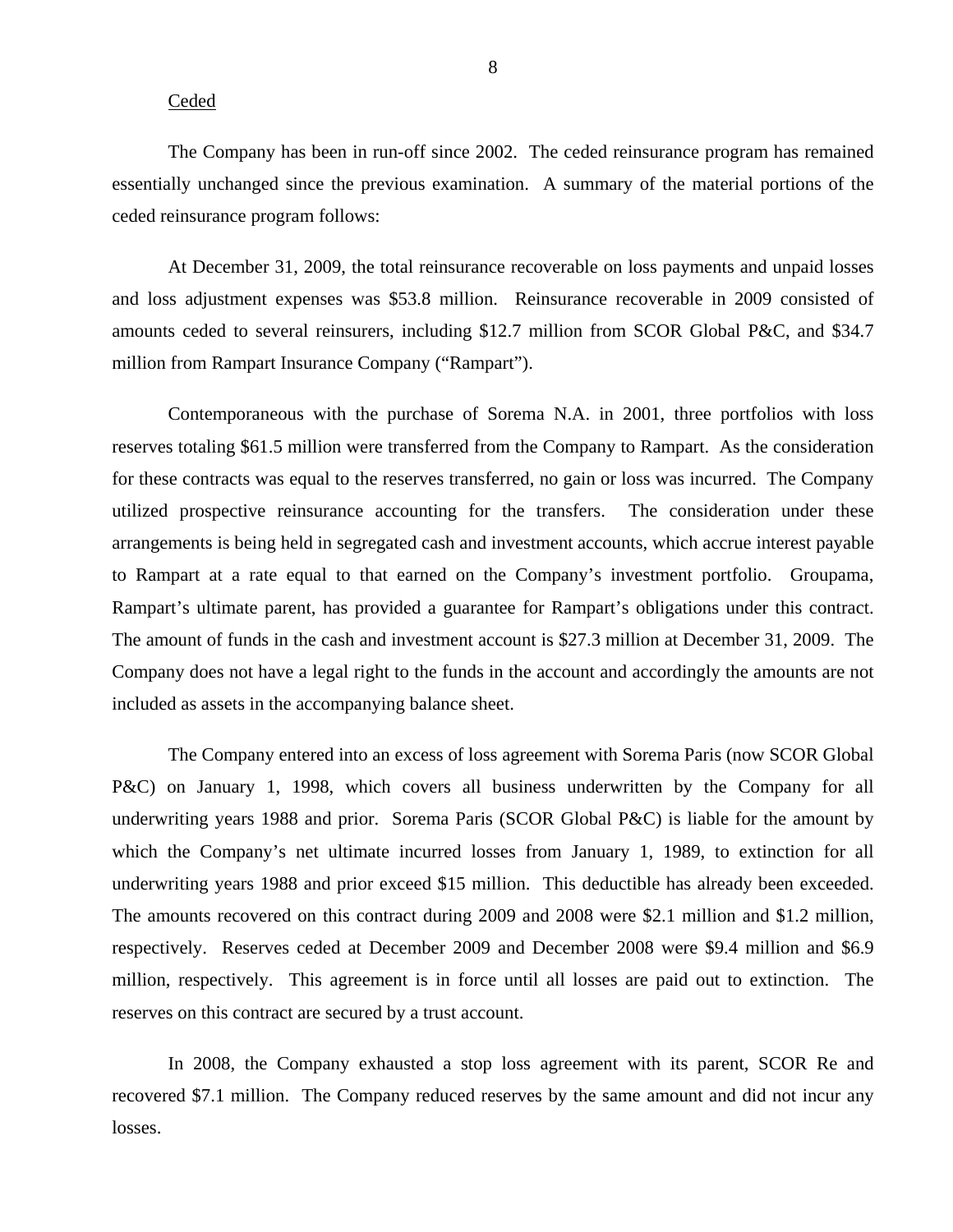#### Deposit Accounting

During the period 1996 through 2002, the Company entered into various reinsurance agreements that were determined not to transfer both components of insurance risk (underwriting risk and timing risk) and therefore, should have been accounted for utilizing deposit accounting pursuant to SSAP 62. At the end of 2008, the Company had twenty-six contracts that were accounted for using deposit accounting. During 2009, eight of those contracts were commuted, leaving eighteen contracts that were accounted for using deposit accounting at December 31, 2009. Prior to the merger with CRRIC, GSNIC had no net deposit liability balance. As a result of the merger, GSNIC reflected a deposit liability balance of \$12.7 million, net of interest income of \$(1,421) and cash payments of \$(13.5) million in 2009.

|                                                  | Year 2009 | Year 2008   |
|--------------------------------------------------|-----------|-------------|
| (In Thousands)                                   |           |             |
| <b>Balance at January 1</b>                      | \$27,618  | \$39,671    |
| Losses paid                                      | (13,524)  | (8,071)     |
| Reserve (decrease) increase on deposit contracts | (1,395)   | (3,982)     |
| Interest on funds withheld                       |           |             |
| <b>Balance at December 31</b>                    | 12.698    | $\cdot$ 61× |
|                                                  |           |             |

It is the Company's policy to obtain the appropriate collateral for its cessions to unauthorized reinsurers. Letters of credit and trust accounts obtained by the Company to take credit for cessions to unauthorized reinsurers were reviewed for compliance with Department Regulations 133 and 114, respectively. The examination review indicated that the Company maintained the documentation required by the regulations.

All ceded reinsurance agreements in effect as of the examination date were reviewed and found to contain the required clauses, including an insolvency clause meeting the requirements of Section 1308 of the New York Insurance Law.

Examination review of the Schedule F data reported by the Company in its filed annual statement was found to accurately reflect its reinsurance transactions. Additionally, management has represented that all material ceded reinsurance agreements transfer both underwriting and timing risk as set forth in NAIC Accounting Practices and Procedures Manual, Statements of Statutory Accounting Principles ("SSAP") No. 62 with the exception of those treaties that were accounted for as deposit accounting, noted above, in accordance with Paragraph of SSAP No. 75.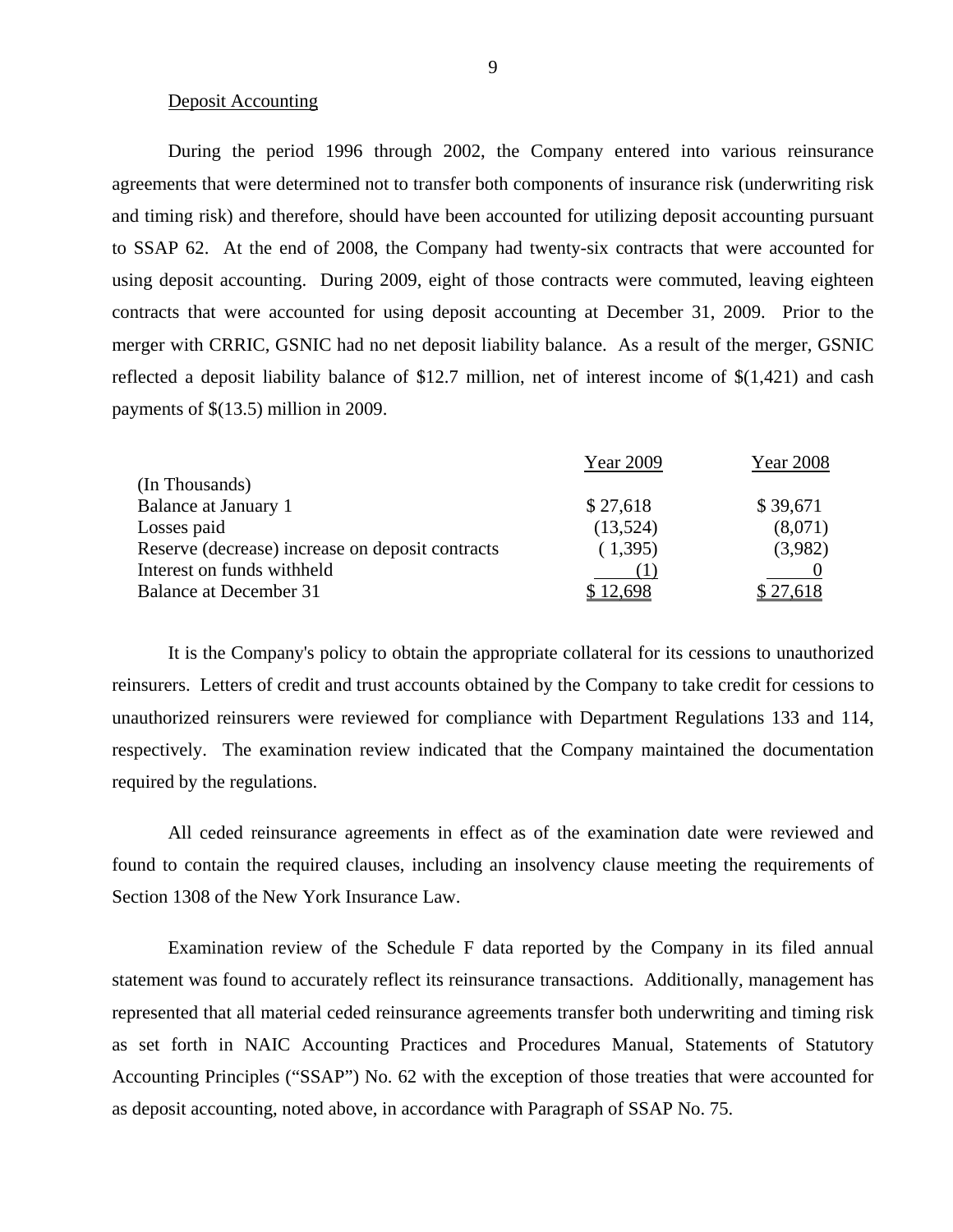#### <span id="page-11-0"></span>D. Holding Company System

The Company is a member of the SCOR SE Group. The Company is 100% owned by, or a wholly-owned subsidiary of SCOR SE, a French Company.

A review of the holding company registration statements filed with this Department indicated that such filings were complete and were filed in a timely manner pursuant to Article 15 of the New York Insurance Law and Department Regulation 52.

The following is an abridged chart of the holding company system at December 31, 2009:



At December 31, 2009, the Company was party to the following agreements with other members of its holding company system: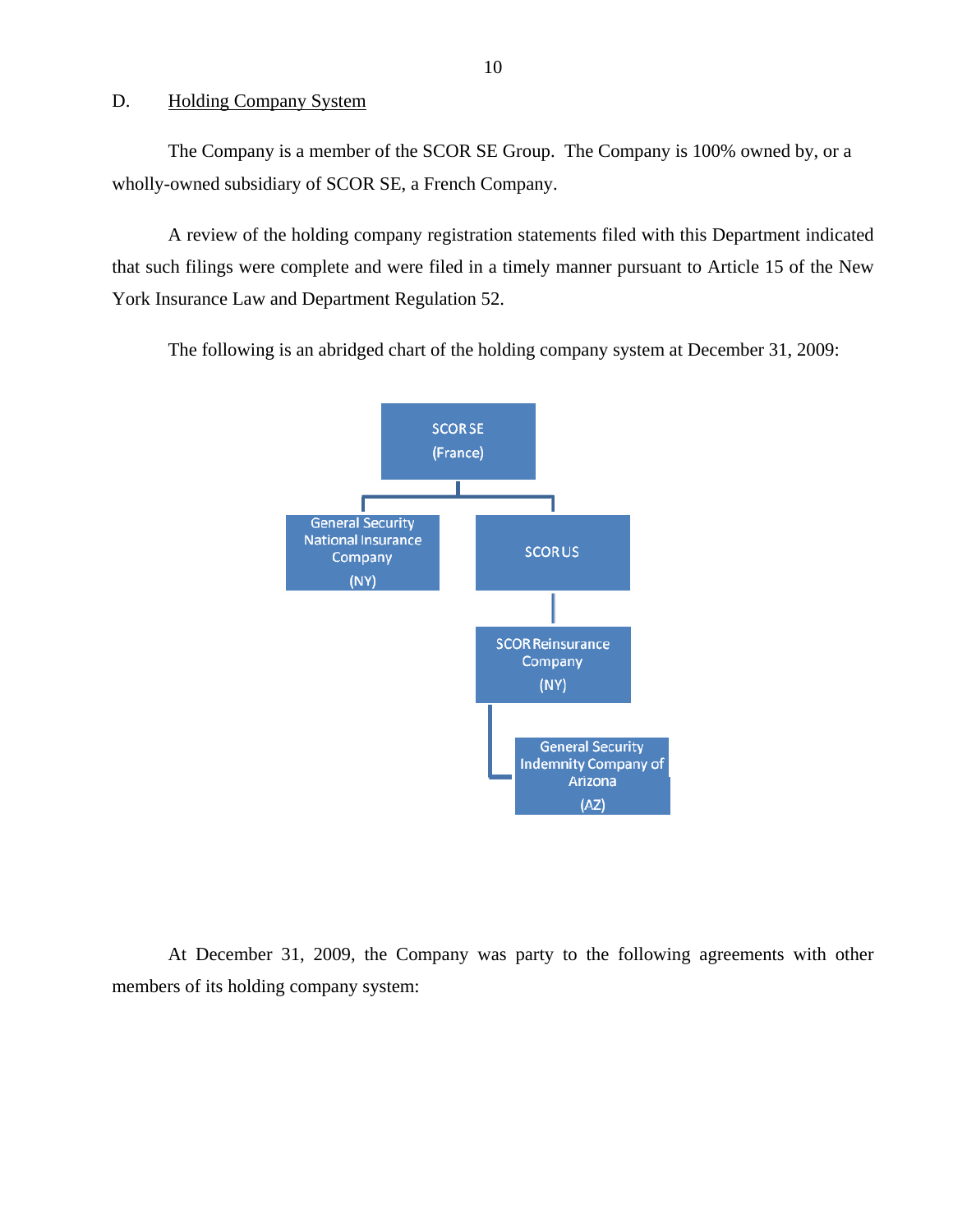#### Cost Sharing Agreement

Effective July 28, 2008, SCOR Re has agreed to provide services related to data information services, human resources, legal, risk management, treasury and actuarial, accounting/financial management, claims, investment management, office space, marketing. The parties to the agreement are the Company, SCOR RE, GSINDA, SCOR US and other affiliates. The agreement was filed with this Department pursuant to Section 1505 of the New York Insurance Law.

#### Parental Guarantee

Effective December 27, 2002, the Company's parent SCOR SE unconditionally guaranteed all of CRRIC's payment obligations under all of its issued insurance and reinsurance contracts to the extent that the subsidiary fails, refuses or is unable to satisfy such payment obligations; provided, however, that this guaranty shall not apply to any of the subsidiary's payment obligations under the contracts which have, or could have, been avoided or rescinded by the subsidiary for any reason whatsoever other than by reason of the subsidiary's financial impairment or insolvency. The guarantee is a continuing guarantee. CRRIC was merged into the Company during 2009.

Effective August 27, 2003, the Company's parent SCOR SE unconditionally guaranteed all of Commercial Risk Re-Insurance Company Ltd's ("CRRIC-ltd") payment obligations under all of its issued insurance and reinsurance contracts to the extent that the subsidiary fails, refuses or is unable to satisfy such payment obligations; provided, however, that this guaranty shall not apply to any of the subsidiary's payment obligations under the contracts which have, or could have, been avoided or rescinded by the subsidiary for any reason whatsoever other than by reason of the subsidiary's financial impairment or insolvency. The guarantee is a continuing guarantee. CRRIC-ltd merged into CRRIC, which then merged into the Company during 2009.

Effective August 27, 2003, the Company's parent SCOR SE unconditionally guaranteed all of GSNIC's payment obligations under all of its issued insurance and reinsurance contracts to the extent that the subsidiary fails, refuses or is unable to satisfy such payment obligations; provided, however, that this guaranty shall not apply to any of the subsidiary's payment obligations under the contracts which have, or could have, been avoided or rescinded by the subsidiary for any reason whatsoever other than by reason of the subsidiary's financial impairment or insolvency. The guarantee is a continuing guarantee.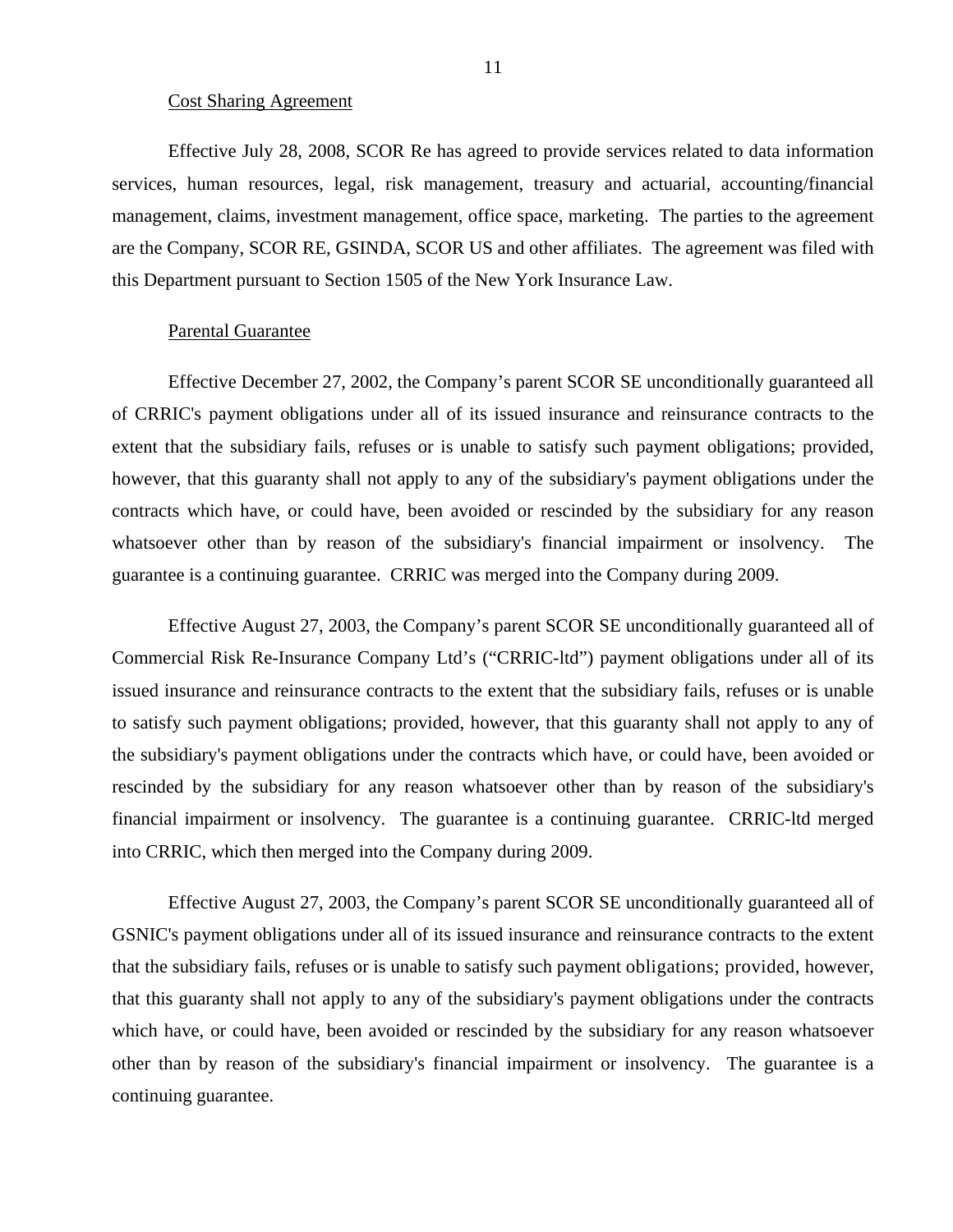#### E. Significant Operating Ratios

The following ratios have been computed as of December 31, 2009, based upon the results of this examination:

| Net premiums written to surplus as regards policyholders                               |      |
|----------------------------------------------------------------------------------------|------|
| Liabilities to liquid assets (cash and invested assets less investments in affiliates) | 71\% |
| Premiums in course of collection to surplus as regards policyholders                   | 2%   |

All of the above ratios fall within the benchmark ranges set forth in the Insurance Regulatory Information System of the National Association of Insurance Commissioners.

The underwriting ratios presented below are on an earned/incurred basis and encompass the three year period covered by this examination:

|                                              | Amounts      | Ratios       |
|----------------------------------------------|--------------|--------------|
| Losses and loss adjustment expenses incurred | \$8,025,731  | $(885.33)\%$ |
| Other underwriting expenses incurred         | 22, 271, 647 | (2,456.82)   |
| Net underwriting loss                        | (31,203,903) | 3,442.14     |
|                                              |              |              |
| Premiums earned                              | (906, 525)   | 100.00%      |

#### F. Subsequent Events

 Indemnity Company of Arizona. The Company also intends to resume underwriting other lines of Starting in 2011, the Company intends to commence underwriting property and casualty insurance and reinsurance business. The insurance business will initially focus on equine lines, in particular bloodstock coverages which include equine mortality, loss of use, barrenness, specified perils and other related risks. In addition, the Company will begin assumption of reinsurance on a quota share basis from its U.S. affiliates, SCOR Reinsurance Company and General Security property and casualty business in the future.

The company has proposed a reactivation plan of operation. Under the plan, the Company intends to write business through a managing general agent. The plan would permit the Company to write direct equine business and assume business from SCOR Reinsurance Company under a 25% quota share agreement. The plan was approved pursuant to requirements of Section 1203(b) of the Insurance law. The approval date of the plan was March 6, 2011.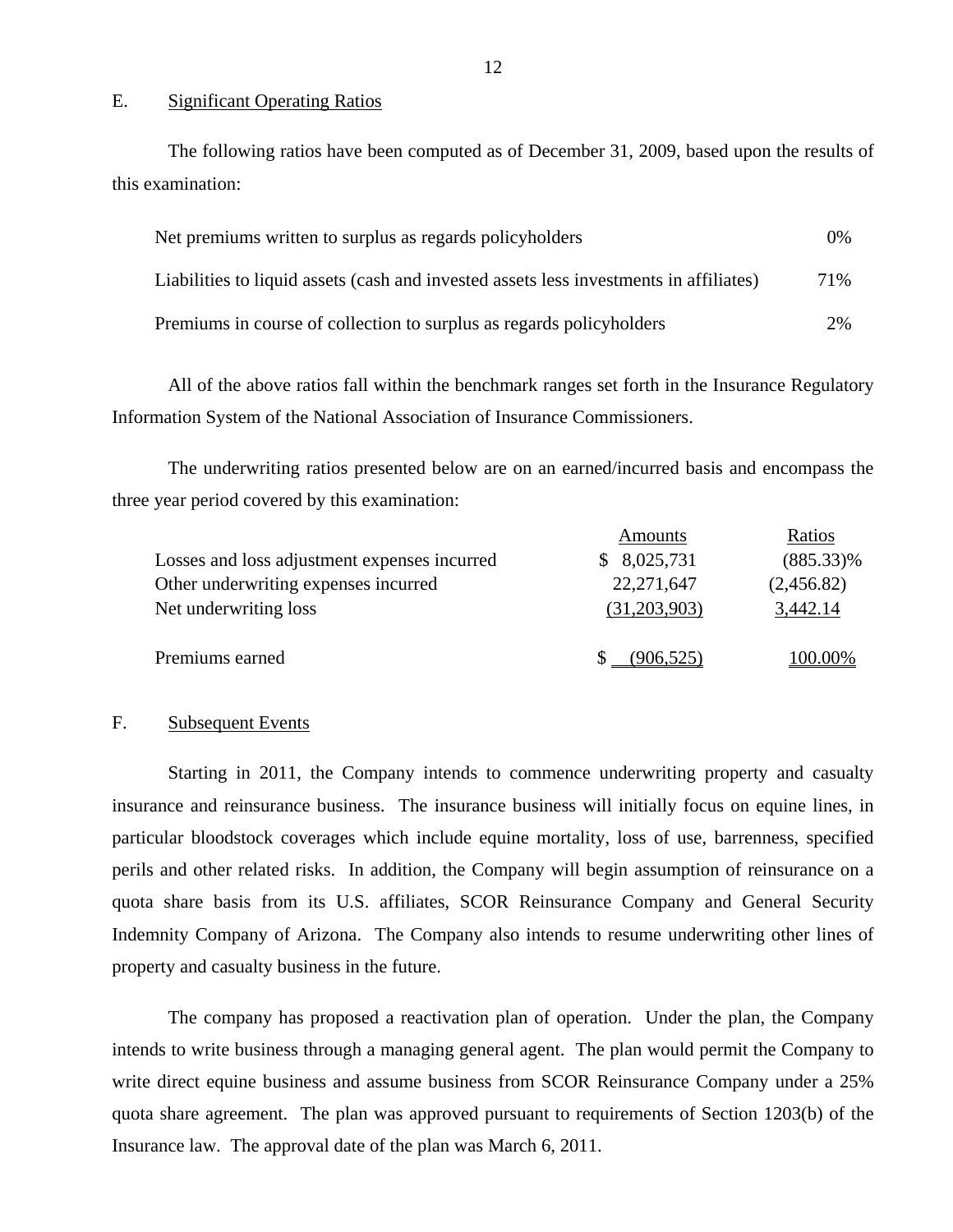# 3. **FINANCIAL STATEMENTS**

# A Balance Sheet

The following shows the assets, liabilities and surplus as regards policyholders as of December 31, 2009 as determined by this examination and as reported by the Company:

| Assets                                               | Assets        | Assets Not<br>Admitted | Net Admitted<br><b>Assets</b> |
|------------------------------------------------------|---------------|------------------------|-------------------------------|
|                                                      |               |                        |                               |
| <b>Bonds</b>                                         | \$259,012,537 | \$<br>$\theta$         | \$259,012,537                 |
| Cash, cash equivalents and short-term investments    | 35,577,712    | $\theta$               | 35,577,712                    |
| Investment income due and accrued                    | 1,813,068     | $\Omega$               | 1,813,068                     |
| Uncollected premiums and agents' balances in the     |               |                        |                               |
| course of collection                                 | 3,639,916     | 1,150,000              | 2,489,916                     |
| Deferred premiums, agents' balances and              |               |                        |                               |
| installments booked but deferred and not yet due     | 18,142        | 0                      | 18,142                        |
| Amounts recoverable from reinsurers                  | 1,859,096     | $\Omega$               | 1,859,096                     |
| Funds held by or deposited with reinsured            |               |                        |                               |
| companies                                            | 13,368,166    | $\theta$               | 13,368,166                    |
| Current federal and foreign income tax recoverable   |               |                        |                               |
| and interest thereon                                 | 3,855,857     | $\Omega$               | 3,855,857                     |
| Net deferred tax asset                               | 36,651,382    | 34,891,955             | 1,759,427                     |
| Receivables from parent, subsidiaries and affiliates | 331,129       |                        | 331,129                       |
| Goodwill                                             | 15,421,287    | 15,421,287             | $\Omega$                      |
| Miscellaneous receivables                            | 3,348,169     |                        | 3,348,169                     |
| Remittances and items not allocated                  | 1,630,859     | 0                      | 1,630,859                     |
| Reinsurance balances receivable                      | 580,191       | $\theta$               | 580,191                       |
| Cash deposited with claim administrators             | 490,956       | 0                      | 490,956                       |
| Receivable for securities                            | 30,423        | 30,423                 | $\theta$                      |
| Total assets                                         | \$377,628,890 | \$51,493,665           | \$326,135,225                 |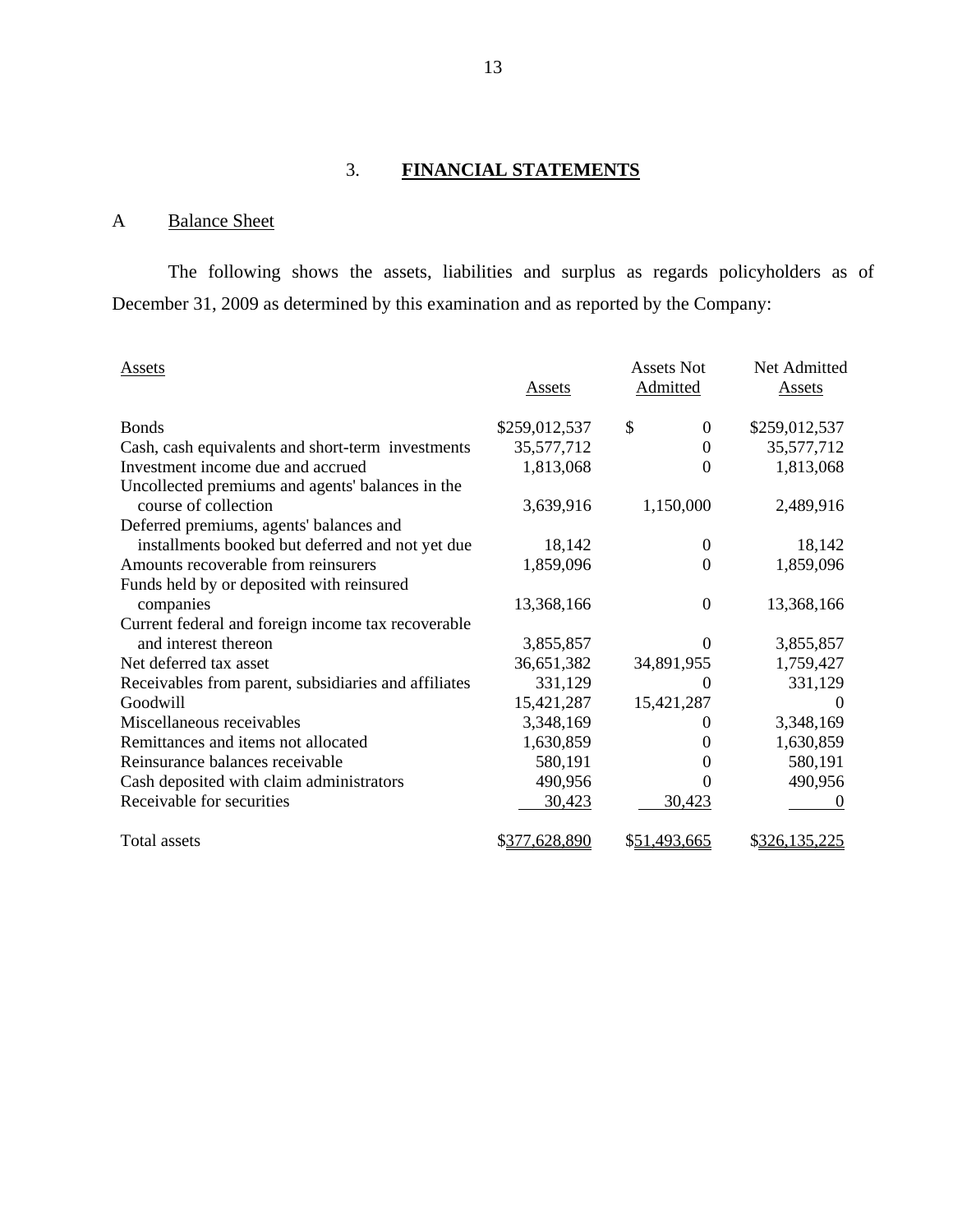| Liabilities, Surplus and Other Funds                            | Examination      | Company         | Surplus<br><b>Increase</b><br>(Decrease) |
|-----------------------------------------------------------------|------------------|-----------------|------------------------------------------|
| Liabilities                                                     |                  |                 |                                          |
| Losses and loss adjustment expenses                             | \$190,290,974    | \$180,590,974   | \$ (9,700,000)                           |
| Reinsurance payable on paid losses and loss adjustment expenses | 9,653,599        | 9,653,599       | $\overline{0}$                           |
| Commissions payable, contingent commissions and other similar   |                  |                 |                                          |
| charges                                                         | 614,350          | 614,350         | $\mathbf{0}$                             |
| Other expenses (excluding taxes, licenses and fees)             | 1,875,030        | 1,875,030       | $\Omega$                                 |
| Taxes, licenses and fees (excluding federal and foreign income  |                  |                 |                                          |
| taxes)                                                          | 174              | 174             | $\Omega$                                 |
| Unearned premiums                                               | 3,007            | 3,007           | $\boldsymbol{0}$                         |
| Ceded reinsurance premiums payable (net of ceding commissions)  | 400,700          | 400,700         | $\mathbf{0}$                             |
| Funds held by company under reinsurance treaties                | 206,434          | 206,434         | $\mathbf{0}$                             |
| Provision for reinsurance                                       | 1,267,330        | 1,267,330       | $\mathbf{0}$                             |
| Retroactive reinsurance reserves assumed on deposits            | 12,698,284       | 12,698,284      | $\mathbf{0}$                             |
| Accrued minimum pension liability                               | 3,558,543        | 3,558,543       | $\theta$                                 |
| Accrued return retrospective premiums                           | 31,275           | 31,275          | $\Omega$                                 |
| <b>Total liabilities</b>                                        | \$220,599,700    | \$210,899,700   | \$ (9,700,000)                           |
| <b>Surplus and Other Funds</b>                                  |                  |                 |                                          |
| Common capital stock                                            | 5,000,000<br>\$. | 5,000,000<br>S. | \$<br>$\Omega$                           |
| Gross paid in and contributed surplus                           | 297,207,000      | 297,207,000     | $\theta$                                 |
| Unassigned funds (surplus)                                      | (196, 671, 475)  | (186, 971, 475) | (9,700,000)                              |
| Surplus as regards policyholders                                | \$105,535,525    | \$115,235,525   | \$ (9,700,000)                           |
| Total liabilities, surplus and other funds                      | \$326,135,225    | \$326,135,225   |                                          |

NOTE: The Internal Revenue Service has not yet begun to audit tax returns covering tax years 2003 through 2008. The examiner is unaware of any potential exposure of the Company to any tax assessment and no liability has been established herein relative to such contingency.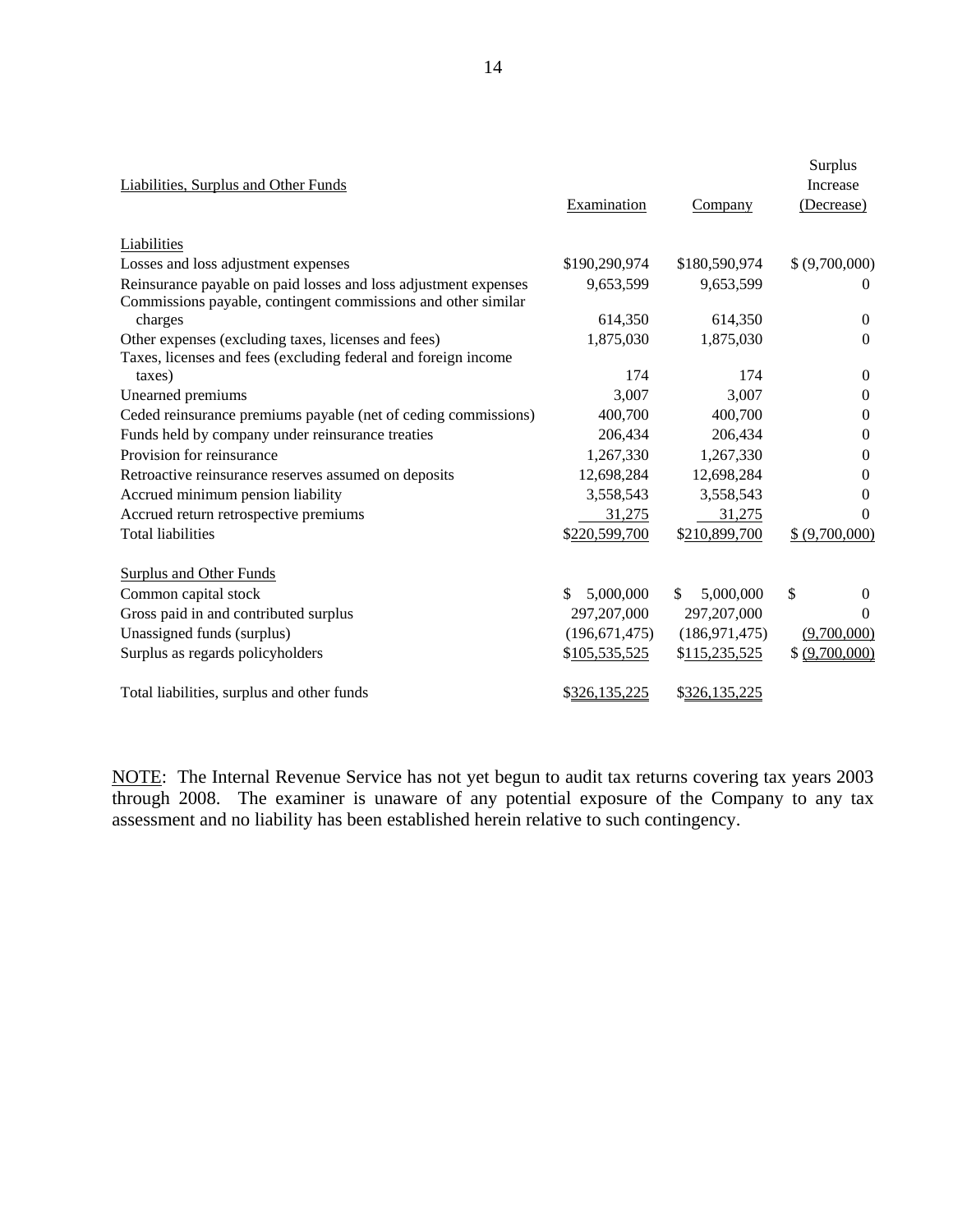# B. Underwriting and Investment Exhibit

Surplus as regards policyholders increased \$38,935,165 during the three year examination period January 1, 2007 through December 31, 2009, detailed as follows:

| <b>Underwriting Income</b>                                                                                                                                                                                                                                                  |                                                                      |                  |
|-----------------------------------------------------------------------------------------------------------------------------------------------------------------------------------------------------------------------------------------------------------------------------|----------------------------------------------------------------------|------------------|
| Premiums earned                                                                                                                                                                                                                                                             |                                                                      | \$<br>(906, 525) |
| Deductions:<br>Losses and loss adjustment expenses incurred<br>Other underwriting expenses incurred                                                                                                                                                                         | \$8,025,731<br>22,271,647                                            |                  |
| Total underwriting deductions                                                                                                                                                                                                                                               |                                                                      | 30,297,378       |
| Net underwriting gain or (loss)                                                                                                                                                                                                                                             |                                                                      | \$(31,203,903)   |
| <b>Investment Income</b>                                                                                                                                                                                                                                                    |                                                                      |                  |
| Net investment income earned<br>Net realized capital gain                                                                                                                                                                                                                   | \$27,685,230<br>(7, 776, 772)                                        |                  |
| Net investment gain or (loss)                                                                                                                                                                                                                                               |                                                                      | 19,908,458       |
| Other Income                                                                                                                                                                                                                                                                |                                                                      |                  |
| Net gain or (loss) from agents' or premium balances charged off<br>Finance and service charges not included in premiums<br>Other income<br>Interest on funds held by or deposited with reinsurers<br>Interest on borrowed money<br>Prior year federal income tax adjustment | \$8,405,378<br>0<br>5,699,019<br>2,929,673<br>(2,280,904)<br>619,433 |                  |
| Total other income                                                                                                                                                                                                                                                          |                                                                      | \$15,372,599     |
| Net income before federal<br>and foreign income taxes                                                                                                                                                                                                                       |                                                                      | \$4,077,154      |
| Federal and foreign income taxes incurred                                                                                                                                                                                                                                   |                                                                      | 1,137,249        |
| Net income                                                                                                                                                                                                                                                                  |                                                                      | 2,939,905<br>\$  |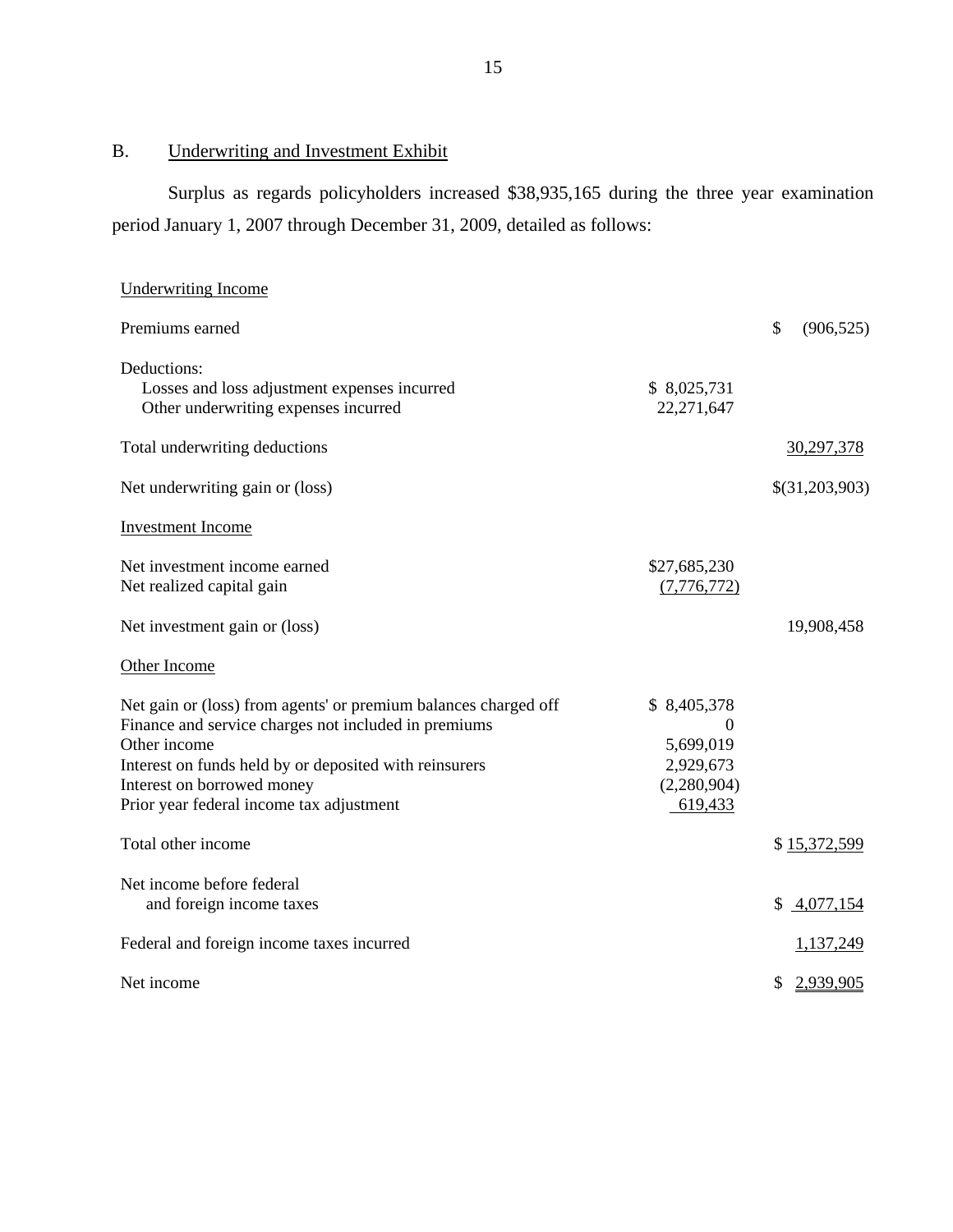|                                                                                       | Gains in<br><b>Surplus</b> | Losses in<br><b>Surplus</b> |               |
|---------------------------------------------------------------------------------------|----------------------------|-----------------------------|---------------|
| Net income                                                                            | \$<br>2,939,904            |                             |               |
| Net transfers (to) from protected cell accounts                                       |                            |                             |               |
| Net unrealized capital gains or (losses)                                              |                            | \$27,192,140                |               |
| Change in net unrealized foreign exchange capital gain (loss)                         | 23,926,345                 |                             |               |
| Change in net deferred income tax                                                     |                            | 66,210,793                  |               |
| Change in nonadmitted assets                                                          | 70,624,709                 |                             |               |
| Change in provision for reinsurance                                                   | 1,545,623                  |                             |               |
| Capital changes transferred to surplus                                                |                            |                             |               |
| Surplus adjustments paid in                                                           |                            | 743,840                     |               |
| SCOR SE loan forgiveness granted to Commercial Risk                                   |                            |                             |               |
| Reinsurance (Bermuda)                                                                 | 65,678,875                 |                             |               |
| Prior year surplus adjustments                                                        | 14,229,863                 |                             |               |
| Minimum liability for pensions                                                        |                            | 1,013,210                   |               |
| Prior year deferred tax adjustment                                                    | 334,140                    |                             |               |
| Realized foreign exchange adjustment                                                  | 1,961,479                  |                             |               |
| Aggregate write-ins for gains and losses in surplus                                   |                            |                             |               |
| Result of Restatement of 2008 surplus due to Statutory                                |                            |                             |               |
| Merger of Commercial Risk-Re ("CRR") (VERMONT)                                        | $\boldsymbol{0}$           | 47,145,790                  |               |
| Total gains and losses                                                                | \$181,240,938              | \$142,305,773               |               |
| Net increase (decrease) in surplus                                                    |                            |                             | 38,935,165    |
| Surplus as regards policyholders per report on<br>examination as of December 31, 2009 |                            |                             | \$105,535,525 |

#### **4. LOSSES AND LOSS ADJUSTMENT EXPENSES**

 The examination liability for the captioned items of \$190,290,974 is \$9.7 million more than the \$180,590,974 reported by the Company in its December 31, 2009, filed annual statement. The examination change is due to the Department actuaries' independent analysis of the Company's loss development. The Department actuaries also note that the Company has already recognized \$6.4 million of this development as of December 31, 2010.

The examination analysis of the loss and loss adjustment expense reserves was conducted in accordance with generally accepted actuarial principles and was based on statistical information contained in the Company's internal records and in its filed annual statements.

16

examination as of December 31, 2006  $\frac{1}{2}$  66,600,360

Surplus as regards policyholders per report on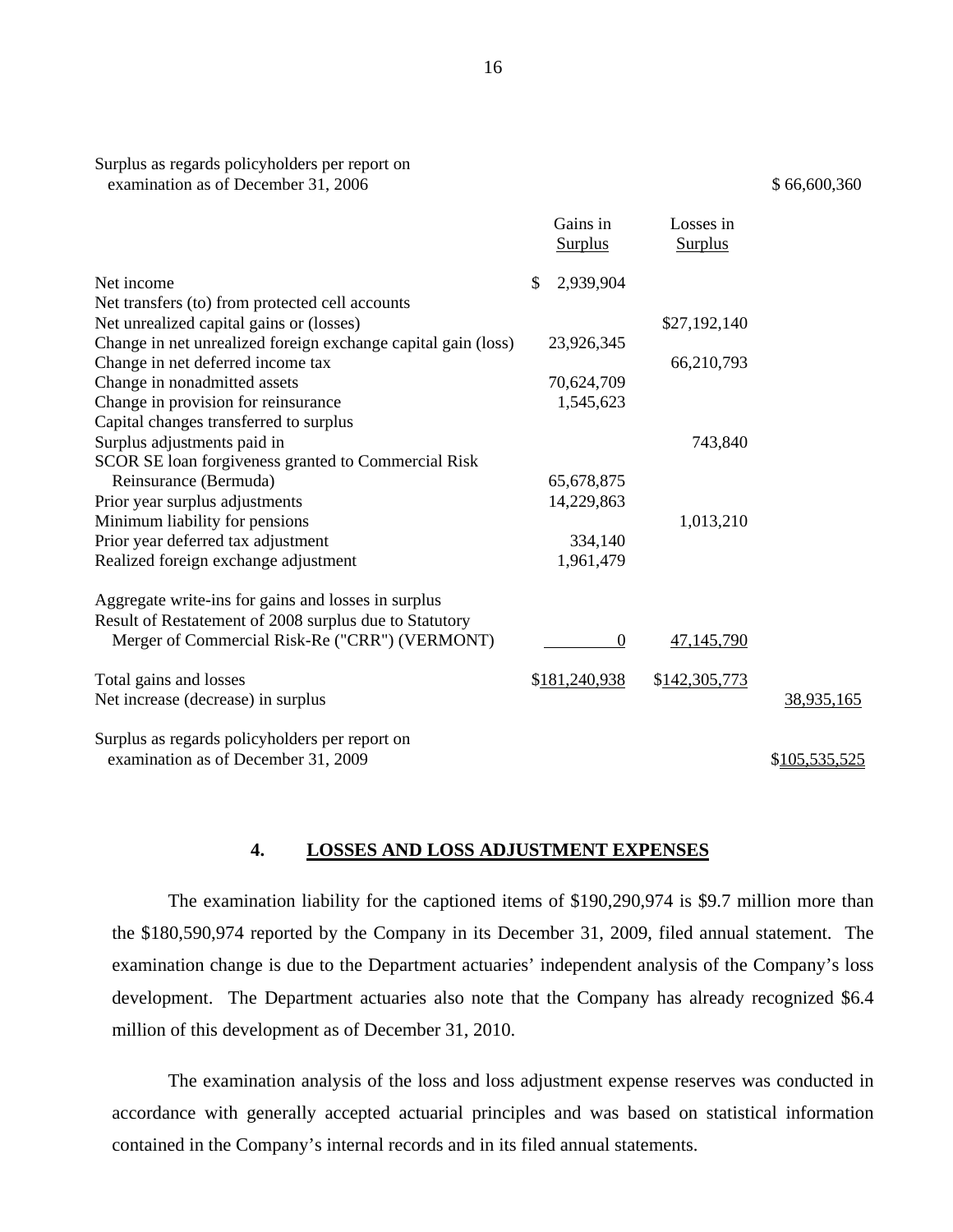# **5. COMPLIANCE WITH PRIOR REPORT ON EXAMINATION**

The prior report on examination contained seven recommendations as follows (page numbers refer to the prior report):

# ITEM PAGE NO.

#### Territory and Plan of Operation

A. Territory and Plan of Operation<br>It is recommended that the Company comply with Section 1102(b) of the New York Insurance Law by amending its Florida license to only include those lines of business it is authorized to do in accordance with its New York license. 6

The Company has complied with this recommendation.

#### **Holding Company System**

B. Holding Company System<br>It is recommended that the Company settle its inter-company receivable and payable balances in a timely manner consistent with its filed expense allocation agreement and Department Circular Letter No. 15 (1975). 9

The Company has complied with this recommendation.

- **Account and Record**
- Letters of Credit
- C. Account and Record<br>i. Letters of Credit <br>a. It is recommended that the Company take greater care to ensure that it accurately report the balances of the letters of credit in the annual statement. 11

The Company has complied with this recommendation.

b. It is recommended that the Company amend its letters of credit to comply with Department Regulation 133. 11

The Company has complied with this recommendation.

**Agents' Balances** 

ii. Agents' Balances<br>It is recommended that the Company calculate and report its nonadmitted agents' balances in accordance with SSAP No. 6 and Section 1301 of the New York Insurance Law. 11

The Company has complied with this recommendation.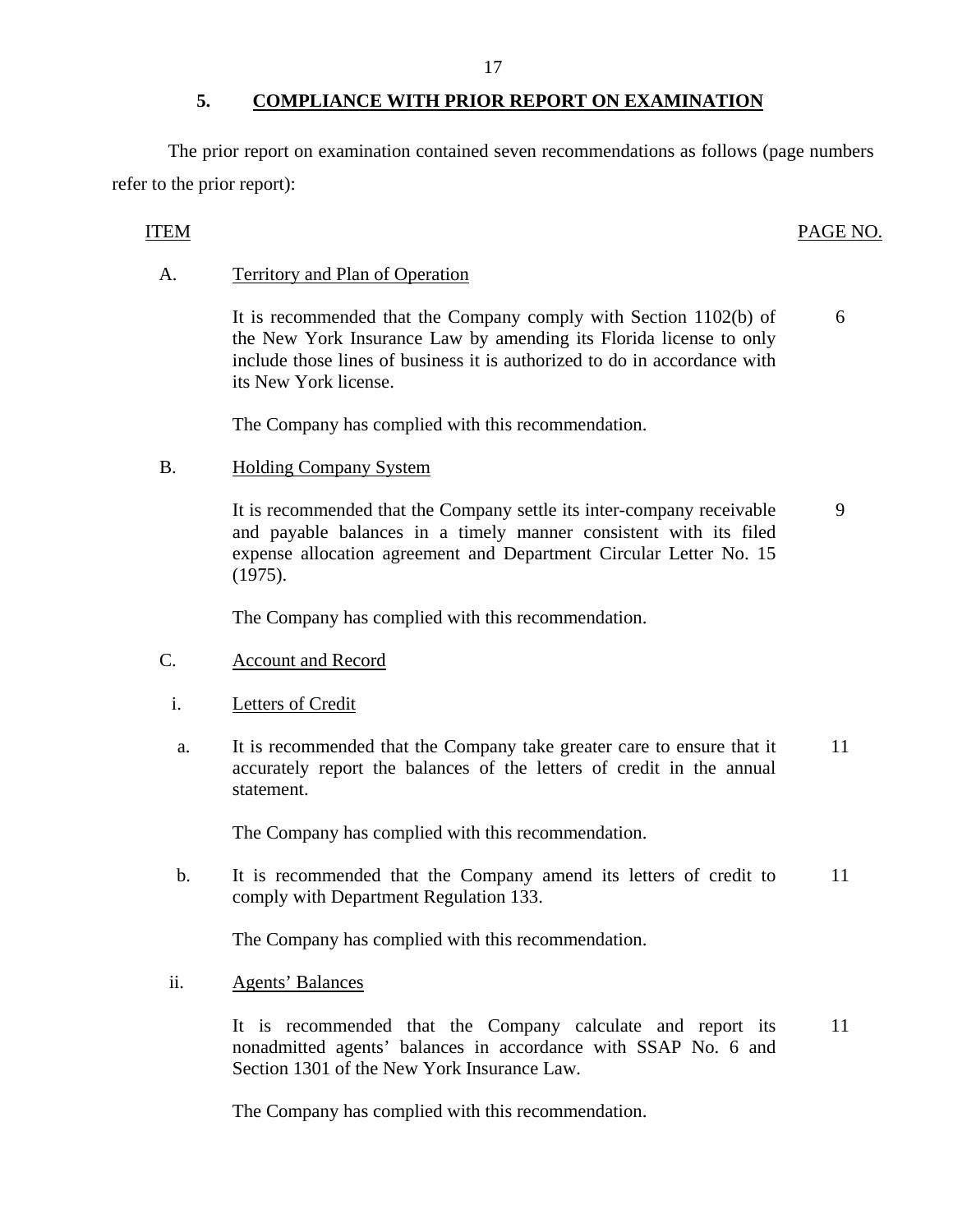#### ITEM

#### Other Assets and Liabilities iii.

It is recommended that the Company properly account for write-in assets and liabilities and timely write off any balances that do not meet the provisions of SSAP No. 4 and SSAP No. 5. 12

The Company has complied with this recommendation.

**Pledged Assets** iv.

> It is recommended that the Company correctly categorize its assets and properly report the entire funds held with Rampart as pledged assets and report the item in line 23 as aggregate write-ins for other than invested assets in the assets page. 12

The Company has complied with this recommendation.

#### **6. SUMMARY OF RECOMMENDATIONS**

There are no recommendations in the report on examination.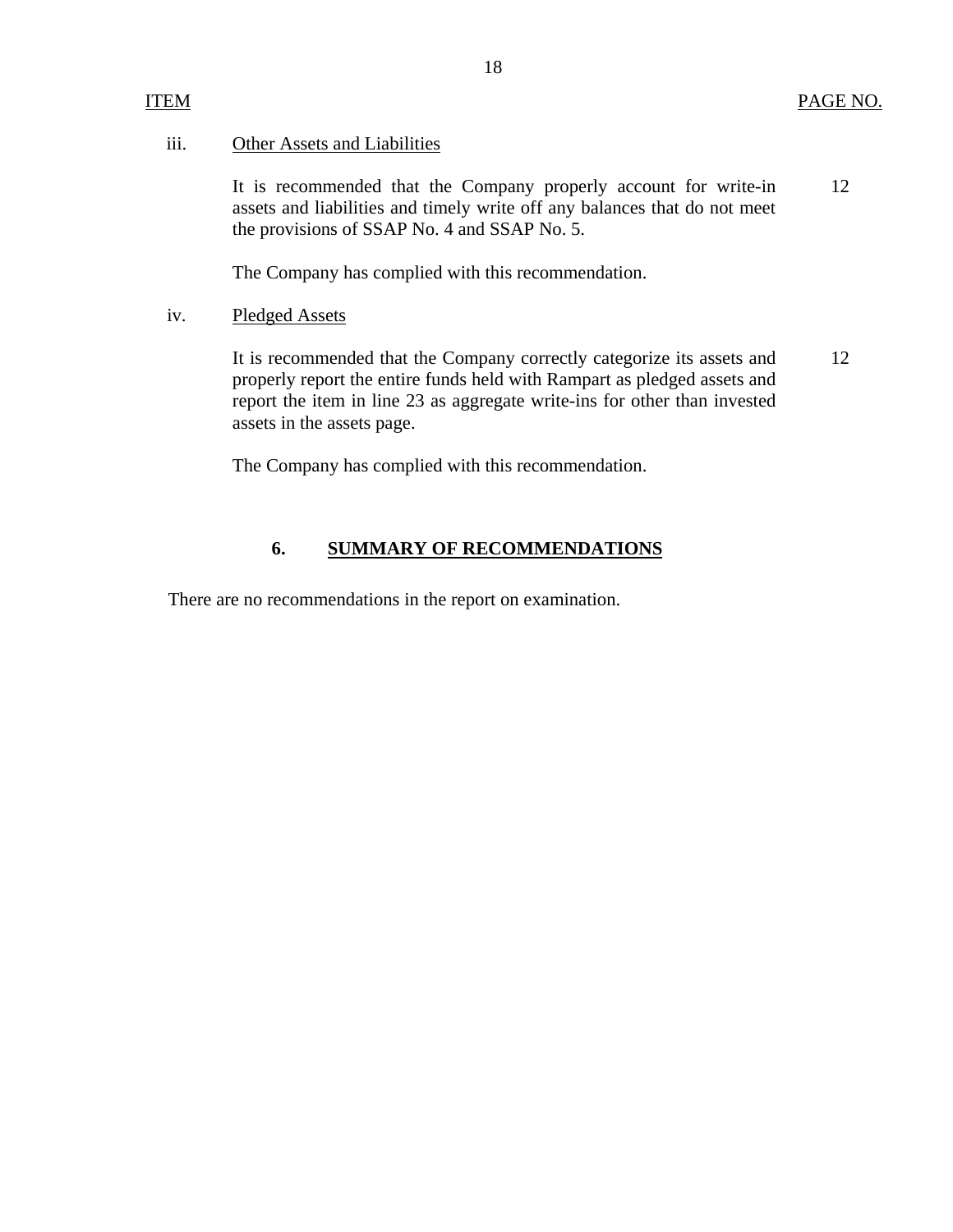Respectfully submitted,

 $/S/$  Examiner–in Charge  $\sqrt{S}$ Anthony Cardone, CFE

STATE OF NEW YORK )

)ss:

COUNTY OF NEW YORK )

ANTHONY CARDONE being duly sworn, deposes and says that the foregoing report, subscribed by him, is true to the best of his knowledge and belief.

 $/$ S/ $/$ Anthony Cardone, CFE

Subscribed and sworn to before me

this  $\qquad \qquad \text{day of} \qquad \qquad .2011.$